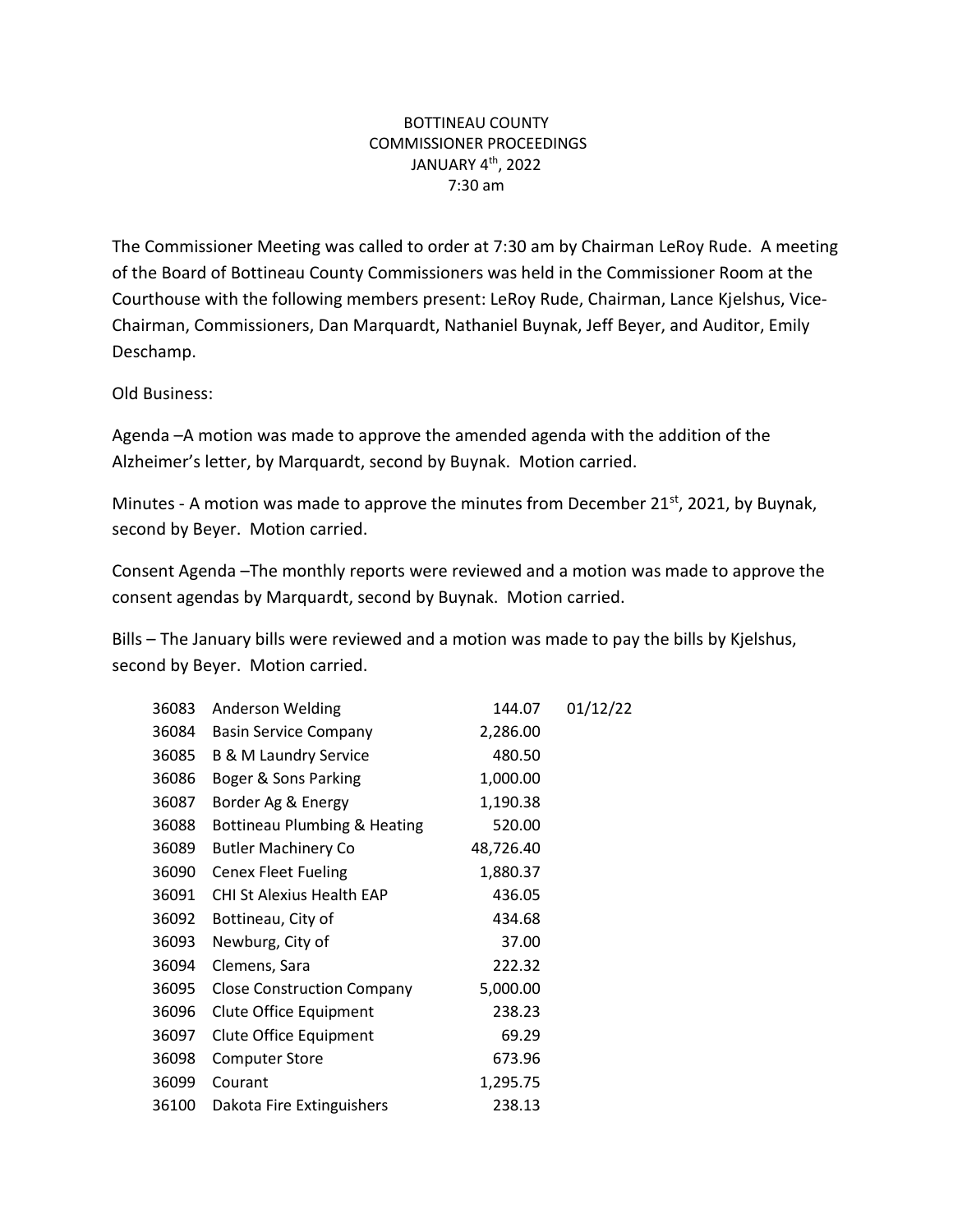| 36101 | Dakota Fluid Power                      | 45.53        |
|-------|-----------------------------------------|--------------|
| 36102 | D&L Storage                             | 260.00       |
| 36103 | Drive Chev Buick                        | 3,896.45     |
| 36104 | <b>Family Bakery</b>                    | 30.00        |
| 36105 | <b>Farmers Union Oil W</b>              | 14,845.05    |
| 36106 | <b>Farmers Union Oil WC</b>             | 2,059.89     |
| 36107 | Gooseneck Imp                           | 1,510.72     |
| 36108 | Govern Soft                             | 13,583.00    |
| 36109 | Hahn, Shawn                             | 50.00        |
| 36110 | <b>Information Tech Dept</b>            | 4,925.34     |
| 36111 | Jasons Super Foods                      | 2,699.86     |
| 36112 | <b>JB Express</b>                       | 275.00       |
| 36113 | Johnson Controls                        | 34,612.00    |
| 36114 | JS Wholesale Vending                    | 191.82       |
| 36115 | Lawson Products                         | 502.11       |
| 36116 | Little, Nadine                          | 55.00        |
| 36117 | Lake Metigoshe Rec Dist.                | 521.00       |
| 36118 | <b>Mayo Construction INC</b>            | 146,282.96   |
| 36119 | Mikkelsen Agg                           | 900.00       |
| 36120 | Monson, Ann                             | 3,181,879.22 |
| 36121 | Monson, Ann                             | 300.00       |
| 36122 | <b>Myers Parts of Bottineau</b>         | 185.96       |
| 36123 | <b>NACCTFO</b>                          | 100.00       |
| 36124 | National Assoc. of Counties             | 450.00       |
| 36125 | ND Association of Counties              | 49,890.50    |
|       | <b>ND County Commissioner</b>           |              |
| 36126 | Assoc.                                  | 1,650.00     |
| 36127 | ND County Treasurers Assoc.             | 100.00       |
| 36128 | <b>NDC</b>                              | 100.00       |
| 36129 | <b>NDEMA</b>                            | 50.00        |
| 36130 | <b>ND County Recorders Assoc</b>        | 200.00       |
| 36131 | <b>NDSU EXT</b>                         | 25.00        |
| 36132 | <b>ND State Radio</b><br>Communications | 480.00       |
| 36133 | ND Water Users Assoc.                   | 300.00       |
| 36134 | Nelson Repair                           | 345.00       |
| 36135 | North Central Electric Coop             | 821.70       |
| 36136 | O'Keeffe Oil                            | 4,014.20     |
| 36137 | <b>Ottertail Power Co</b>               | 129.62       |
| 36138 | Overby, Justin                          | 57.71        |
| 36139 | Pomp's Tire Service                     | 1,720.48     |
| 36140 | Pro IT LLC                              | 4,217.50     |
| 36141 | <b>Runnings Supply</b>                  | 1,561.22     |
|       |                                         |              |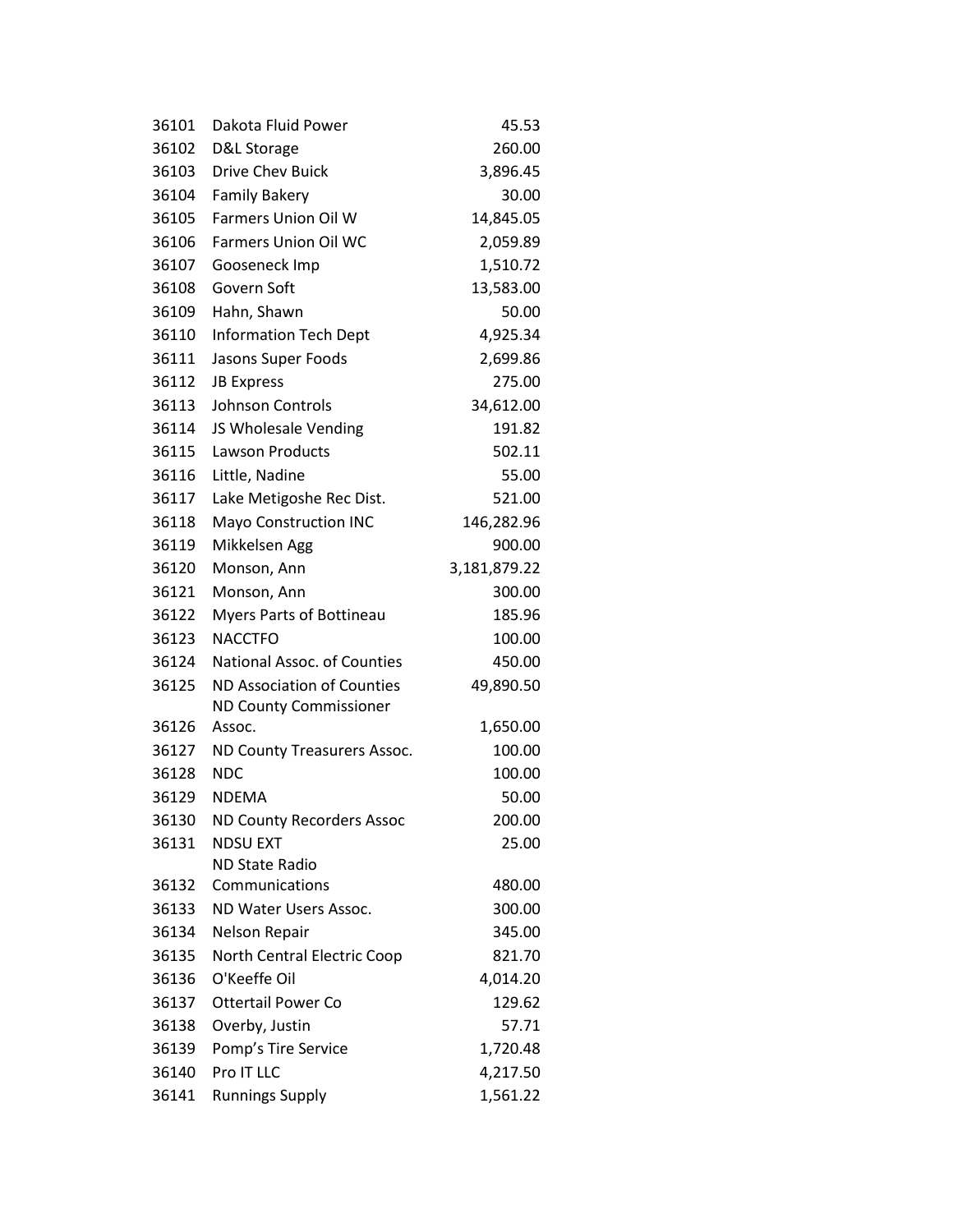| 36142  | Sidwell Company              | 10,927.00 |
|--------|------------------------------|-----------|
| 36143  | Spectrum                     | 340.36    |
| 36144  | <b>State Treasurer</b>       | 17,195.60 |
| 36145  | Swanston                     | 408.82    |
| 36146  | Take 5                       | 400.00    |
| 36147  | Titus, Kristy                | 313.60    |
| 36148  | <b>Tweed Country Ag</b>      | 2,426.10  |
| 36149  | Visa                         | 342.86    |
| 36150  | Visa                         | 324.75    |
| 36151  | <b>WM Corporate Services</b> | 1,047.96  |
| 36152  | Westlie Motor Company        | 214.16    |
| 36153  | Western Agency               | 51.00     |
| 901101 | North Dakota Job Service     | 927.92    |
| 901102 | <b>NDPers</b>                | 84,875.96 |
| 901103 | ND Public Retirement         | 45,614.42 |
| 901104 | <b>NDPers</b>                | 5,391.00  |
| 901105 | <b>ND Tax Commissioner</b>   | 8,840.18  |

| 36172   | American Family Insurance        | 3,330.19  |
|---------|----------------------------------|-----------|
| 36173   | Bank of ND                       | 36,000.00 |
| 36174   | <b>Bank of ND</b>                | 9,500.00  |
| 36175   | Colonial Life & Accident         | 1,524.59  |
| 36176   | Monson, Ann                      | 3,855.96  |
| 36177   | Monson, Ann                      | 3,762.42  |
| 36178   | <b>ND Child Support Division</b> | 1,550.00  |
| 36179   | North Dakota One Call            | 91.84     |
| 36180   | New York Life Insurance          | 54.64     |
| 36181   | <b>Renville County</b>           | 1,776.05  |
| 36182   | Standard Life Ins. Co.           | 2,447.32  |
| 36183   | UNUM                             | 260.16    |
| 901110  | <b>First National Bank</b>       |           |
| 901111  | <b>Internal Revenue Service</b>  | 53,717.63 |
| 901112  | <b>Internal Revenue Service</b>  | 35,766.04 |
| Total   | 3,720,338.66                     |           |
| Payroll | 275,523.21                       |           |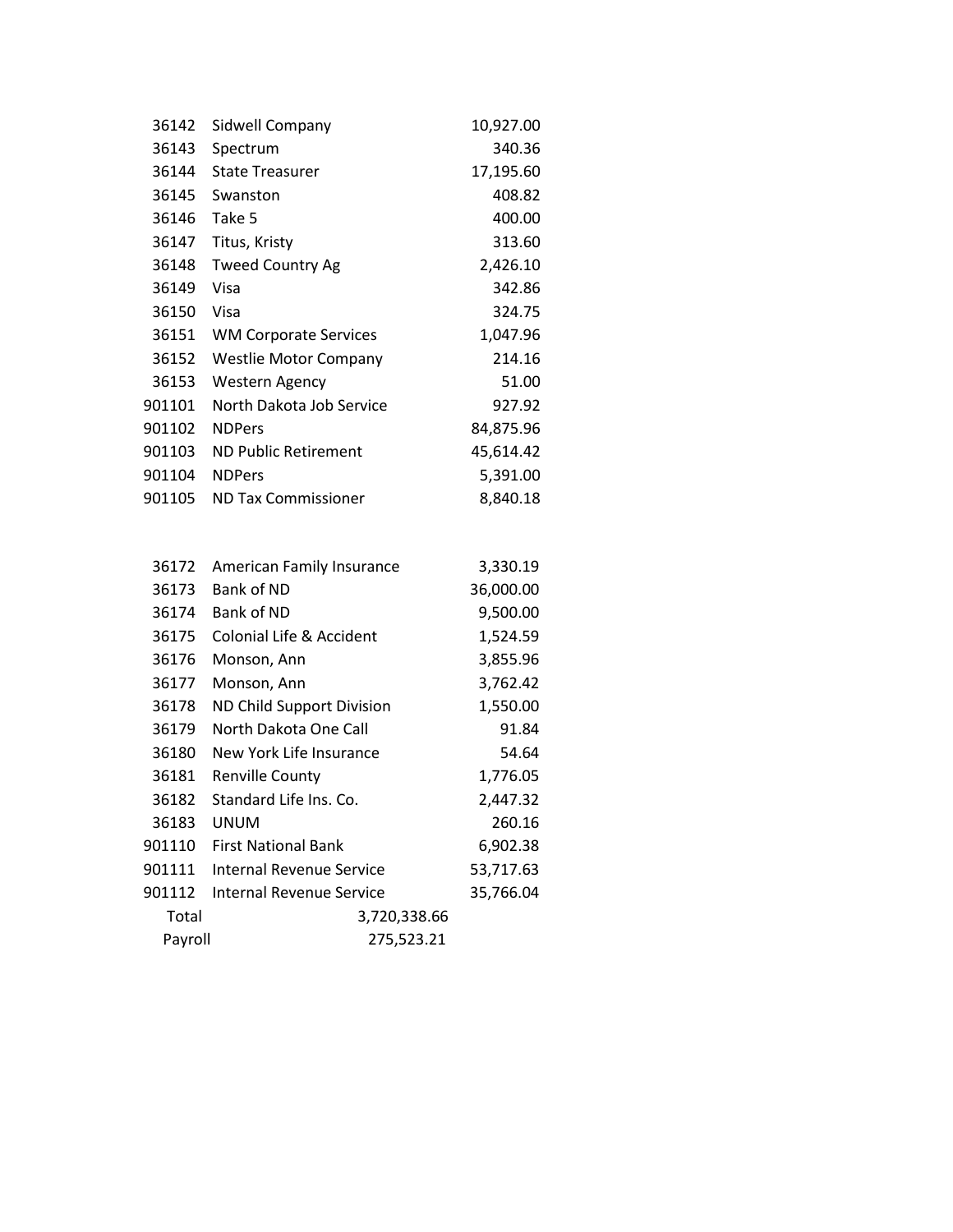Ryan Ackerman, with the Souris River Joint Board, met with the board and updated them on the upcoming projects that the Souris River Joint board will be working on in 2022.

A motion was made to call for bids for machine hire, gravel, bridge material and culvert bids at 9:30 am on February  $1^{st}$ , 2022 by Kjelshus, seconded by Buynak. Roll call vote unanimous. Motion carried.

Commissioner Beyer discussed the re-appointment of Northern Prairie Human Service Board member Lindsey Guss. A motion was made to re-appoint Lindsey Guss to the Northern Prairie Human Service Zone Board by Beyer, second by Marquardt, Roll call vote unanimous. Motion carried.

Kent Indvik, Wold Engineering, gave an update on the County projects  $-$ 

-Discussion was held about the 3-year contract that was presented to the County at the December 21<sup>st</sup>, 2021 meeting from Wold Engineering for engineering services but was tabled until the January 4<sup>th</sup>, 2022 meeting to allow the State's Attorney to go over the contract. After discussion a motion was made to sign the 3-year contract with Wold Engineering by Beyer, second by Kjelshus. Roll call vote unanimous. Motion carried.

-Project SC-0520(059)-Paving from Russell to Kramer-Ritch and Kent went through the updated estimate for the project, the bid for this project is scheduled for a March  $11<sup>th</sup>$ , 2022 bid opening through the Department of Transportation.

-Project CMC 0520-Paving from 2 miles east of Maxbass to Russell- Kent presented an updated estimate to the board. A motion was made to bid the project on February 1<sup>st</sup> 2022 at 10:00am by Marquardt, second by Beyer. Roll call vote unanimous. Motion carried.

-Discussion was held about bridge rehabilitation. Ritch discussed bundling 4 structures in the county and submitting the application to Department of Transportation for the Scheflo bridge and 3 box culverts. A motion was made to submit the application to the Department of Transportation for the 4 structures by Kjelshus, second by Marquardt. Roll call vote unanimous. Motion carried.

Ritchie Gimbel, Road Superintendent, met with the board to discuss the road department activities. Ritch and Kent are meeting with Representative Paul Thomas on January 13<sup>th</sup>, 2022 to address the bridge issues that are in Bottineau County. Discussion was held about graveling in Lewis township and Ritch will reach out to Kenny Rogers the township supervisor. Ritch notified the board of the Transportation Alternative Program and Special Road Funding funds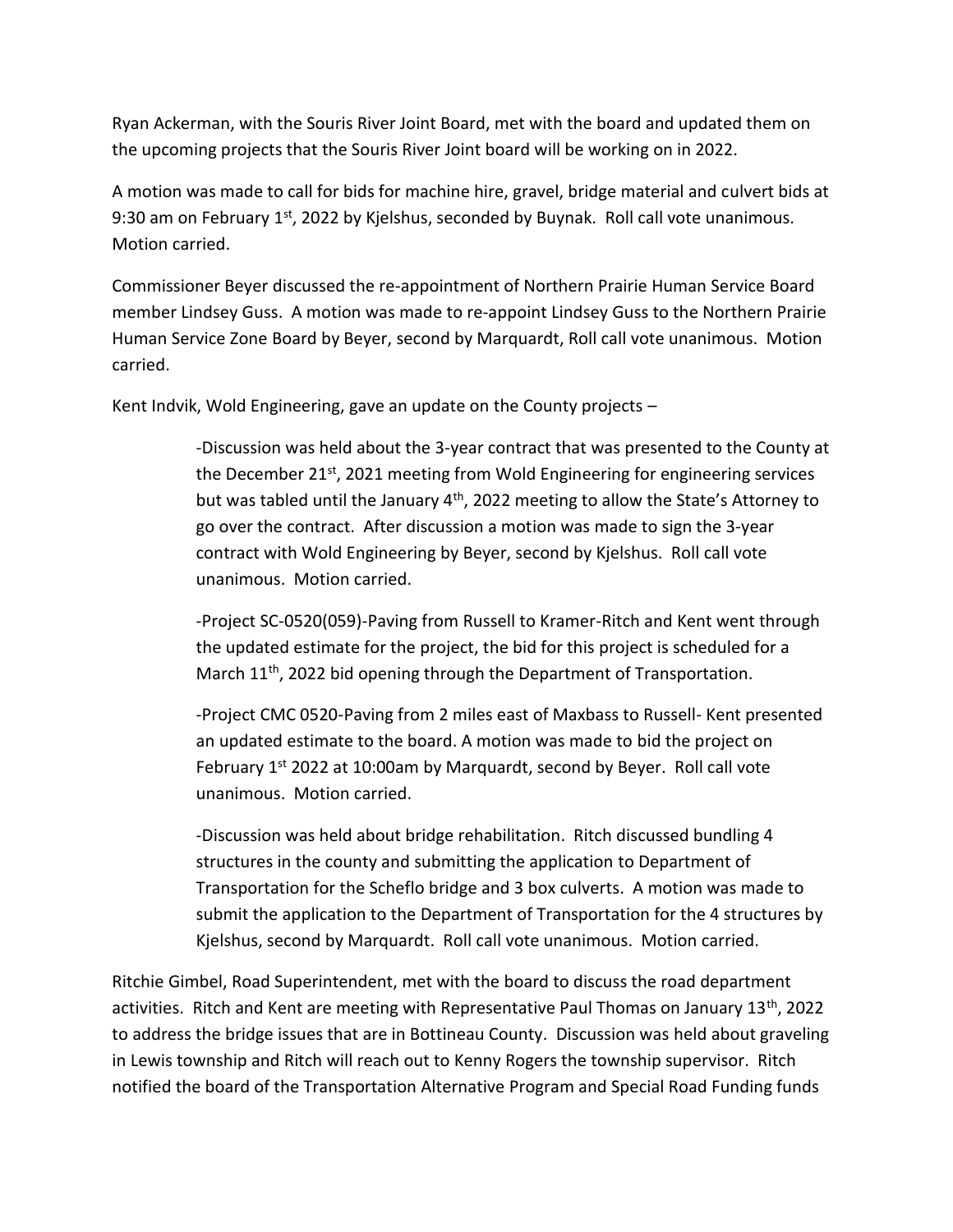the county applied for from the state, the county will be notified in February of disbursements of the funds. Discussion was held about citizens and contractors pushing snow into and across township and county roads. Ritchie explained that the road department is sending letters out and posting in the local newspaper to inform the parties this is against the law.

A motion was made to allow Ritch Gimbel, Road Supervisor, to accept bids and sell for the sander by Kjelshus, second by Buynak. Roll call vote unanimous. Motion carried.

The Gross Production Tax Distribution was discussed and a motion was made to distribute the first \$600,000.00 to the County Road Fund, \$200,000.00 to the County General Fund, \$250,000.00 to the 2016 Certificate Fund, and \$50,000.00 to the Courthouse Fund by Marquardt, seconded by Kjelshus. Roll call vote unanimous. Motion carried.

Seymour Jordan, States Attorney, gave an update on his office activity. Discussion was held about a phone call to Commissioner Rude received by Les Thomas about signage at Lake Metigoshe. The State's Attorney will look into this matter and report to the board at the February meeting.

January cancellations were presented and a motion was made to cancel the taxes for the forfeited properties by Kjelshus, second by Beyer. Roll call vote unanimous. Motion carried.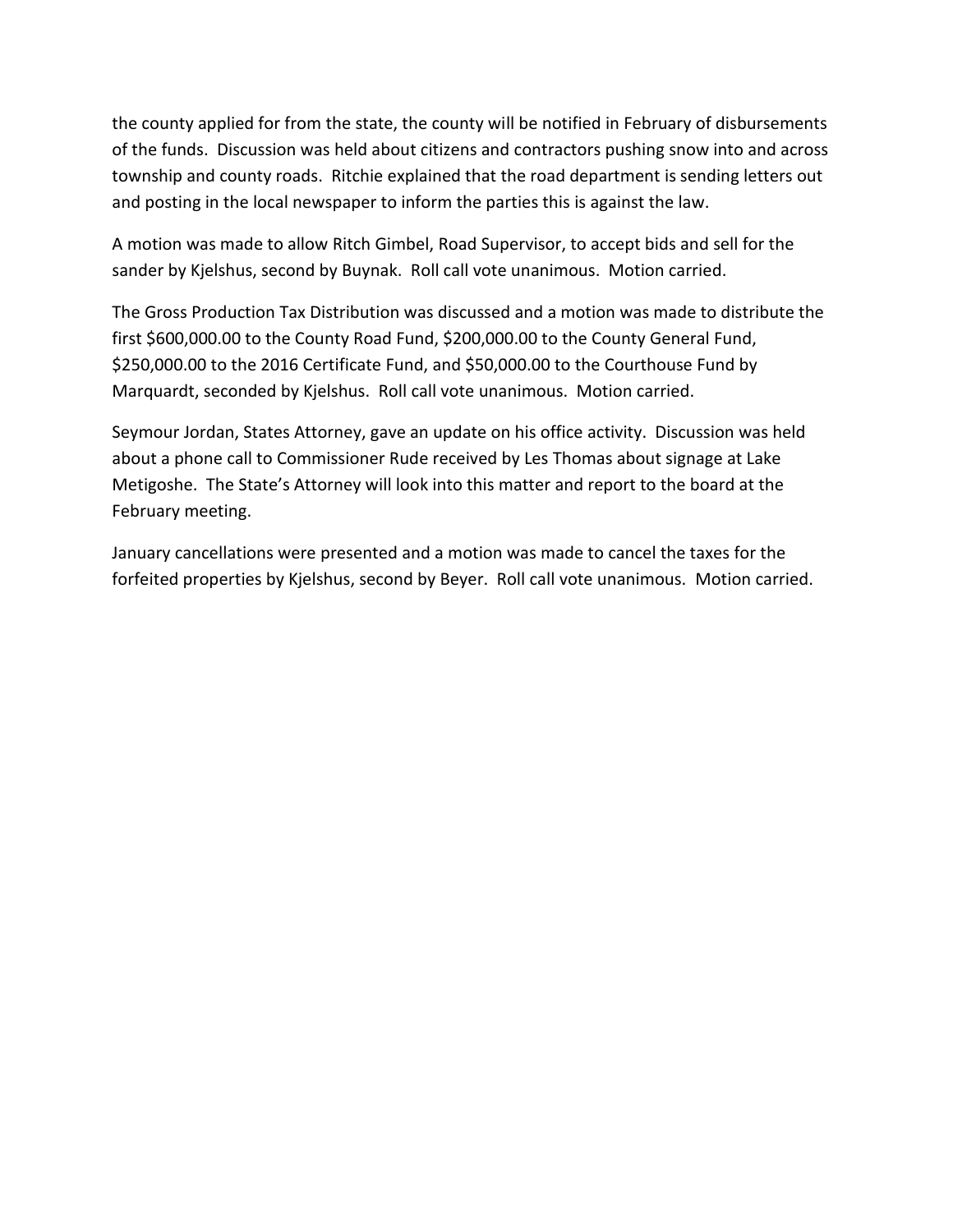|          | BOTTINEAU COUNTY - 2021 Approved Amendments |                     |                                 |                |                             |                 |                 |                                              |
|----------|---------------------------------------------|---------------------|---------------------------------|----------------|-----------------------------|-----------------|-----------------|----------------------------------------------|
|          | Fiscal Year 2021 Budget                     |                     |                                 |                |                             |                 |                 |                                              |
|          |                                             | <b>Expenditures</b> |                                 |                |                             |                 |                 |                                              |
| Fund     |                                             |                     |                                 |                |                             |                 |                 |                                              |
|          |                                             |                     |                                 | (Under/Over    | <b>Accts</b>                |                 |                 | <b>Explanation for</b>                       |
| Number   |                                             | <b>Budget</b>       | <b>Actual Amount</b>            | Budget)        | Payable                     | Amendment       | <b>Budget</b>   | <b>Amendment</b>                             |
|          |                                             |                     |                                 |                |                             |                 |                 | Expenses higher with<br>Payment of Lake Road |
| 1000     | General Fund                                | \$4,539,696.00      | \$4,545,304.95                  | \$5,608.95     | \$20,512.00                 | \$26,120.95     | \$4,565,816.95  | Project.                                     |
|          |                                             |                     |                                 |                |                             |                 |                 |                                              |
|          | Special Rev. Funds                          |                     |                                 |                |                             |                 |                 |                                              |
|          |                                             |                     |                                 |                |                             |                 |                 | Additional cost for                          |
|          |                                             |                     |                                 |                |                             |                 |                 | extra road project cash                      |
|          | 2140 County Rd & Brg                        | 2,441,500.00        | 2,666,009.59                    | \$224,509.59   | 66,374.81                   | \$290,884.40    | \$2,732,384.40  | reserve to cover<br>expenses.                |
|          |                                             |                     |                                 |                |                             |                 |                 |                                              |
|          | 2150 Hw y Tax Dist.                         | 1,802,696.00        | 1,697,794.46                    | $-$104,901.54$ | 21,511.67                   | $-$ \$83,389.87 | \$1,719,306.13  |                                              |
|          | 2210 Social Services                        | 1,609,383.09        | 1,402,262.62                    | $-$207,120.47$ | 9,351.39                    | $-$197,769.08$  | \$1,411,614.01  |                                              |
|          |                                             |                     |                                 |                |                             |                 |                 | Scheflo bridge repair                        |
|          | 2910 Emergency                              | 20,000.00           | 75,043.71                       | \$55,043.71    |                             | \$55,043.71     | \$75,043.71     | cash reserve to cover.                       |
|          |                                             |                     |                                 |                |                             |                 |                 | Road Signs w ere                             |
|          |                                             |                     |                                 |                |                             |                 |                 | purchased to have a                          |
| 2915 911 |                                             | 254,508.00          | 266,548.74                      | \$12,040.74    | 8,272.69                    | \$20,313.43     | \$274,821.43    | stock.                                       |
| 2920     | <b>VSO</b>                                  | 46,632.00           | 41,325.59                       | $-$5,306.41$   | 46.92                       | $-$5,259.49$    | \$41,372.51     |                                              |
|          | 2945 Airport                                | 50,200.00           | 48,878.22                       | $-$1,321.78$   |                             | $-$1,321.78$    | \$48,878.22     |                                              |
|          | 2950 Library                                | 220,776.00          | 173,472.75                      | $-$47,303.25$  | 2,092.01                    | $-$ \$45,211.24 | \$175,564.76    |                                              |
|          |                                             |                     |                                 |                |                             |                 |                 | Repairs and Maintenance<br>Expenses          |
|          | 2955 Library Bldg                           | 5,000.00            | 7,908.78                        | \$2,908.78     |                             | \$2,908.78      | \$7,908.78      |                                              |
|          | 2960 Extension                              | 133,059.00          | 123,414.55                      | $-$9,644.45$   | 13,551.38                   | \$3,906.93      | \$136,965.93    |                                              |
|          | 2970 Weed                                   | 259,350.00          | 211,812.60                      | $-$47,537.40$  | 45.50                       | $-$47,491.90$   | \$211,858.10    |                                              |
|          | 2975 Hazardous Chem.                        | 5,000.00            | 812.58                          | $-$4,187.42$   |                             | $-$4,187.42$    | \$812.58        |                                              |
|          |                                             |                     |                                 |                |                             |                 |                 | Expenses for heating                         |
|          | 2980 Courthouse Bldg                        | 50,000.00           | 71,139.93                       | \$21,139.93    |                             | \$21,139.93     | \$71,139.93     | and cooling system.                          |
|          |                                             |                     |                                 |                |                             |                 |                 |                                              |
|          | 2981 2016 Cert. Fund                        | 439,175.95          | 429,000.00                      | $-$10,175.95$  |                             | $-$10,175.95$   | \$429,000.00    |                                              |
|          | 2985 EDC                                    | 144,307.00          | 136,469.92                      | $-$7,837.08$   |                             | $-$7,837.08$    | \$136,469.92    |                                              |
|          |                                             |                     |                                 |                |                             |                 |                 |                                              |
|          | 2995 Senior Citizens                        | 124,011.00          | 123,509.53                      | $-$501.47$     |                             | $-$501.47$      | \$123,509.53    |                                              |
|          | 2996 Zoning                                 | 750.00              | 842.29                          | \$92.29        |                             | \$92.29         | \$842.29        |                                              |
|          |                                             |                     |                                 |                |                             |                 |                 | Expenses higher than                         |
|          |                                             |                     |                                 |                |                             |                 |                 | anticipated have cash                        |
|          | 2997 Document Pres.                         | 5,000.00            | 15,051.85                       | \$10,051.85    |                             | \$10,051.85     | \$15,051.85     | reserve to cover.                            |
|          | <b>GRAND TOTAL</b>                          |                     | \$12.151.044.04 \$12.036.602.66 |                | $-$114.441.38$ \$141.758.37 | \$27.316.99     | \$12.178.361.03 |                                              |

Amendments for 2021 budget were presented to the commissioners. A motion was made to approve amendments by Beyer, second by Buynak. Roll call vote unanimous. Motion carried.

Emily discussed with the board a purchasing memorandum that she sent to the board to see if this is something they would like to have sent to all department heads for purchasing of supplies over a specified amount. Emily will make changes to the memorandum and submit to the board at the February  $1<sup>st</sup>$ , 2022 meeting.

Emily presented the board with quotes from Johnson Controls for a Loop Flush and Controller update in the Courthouse. Discussion was held with Kameron from Johnson Controls and in discussion the board decided that a side stream filter should be added to the existing system.